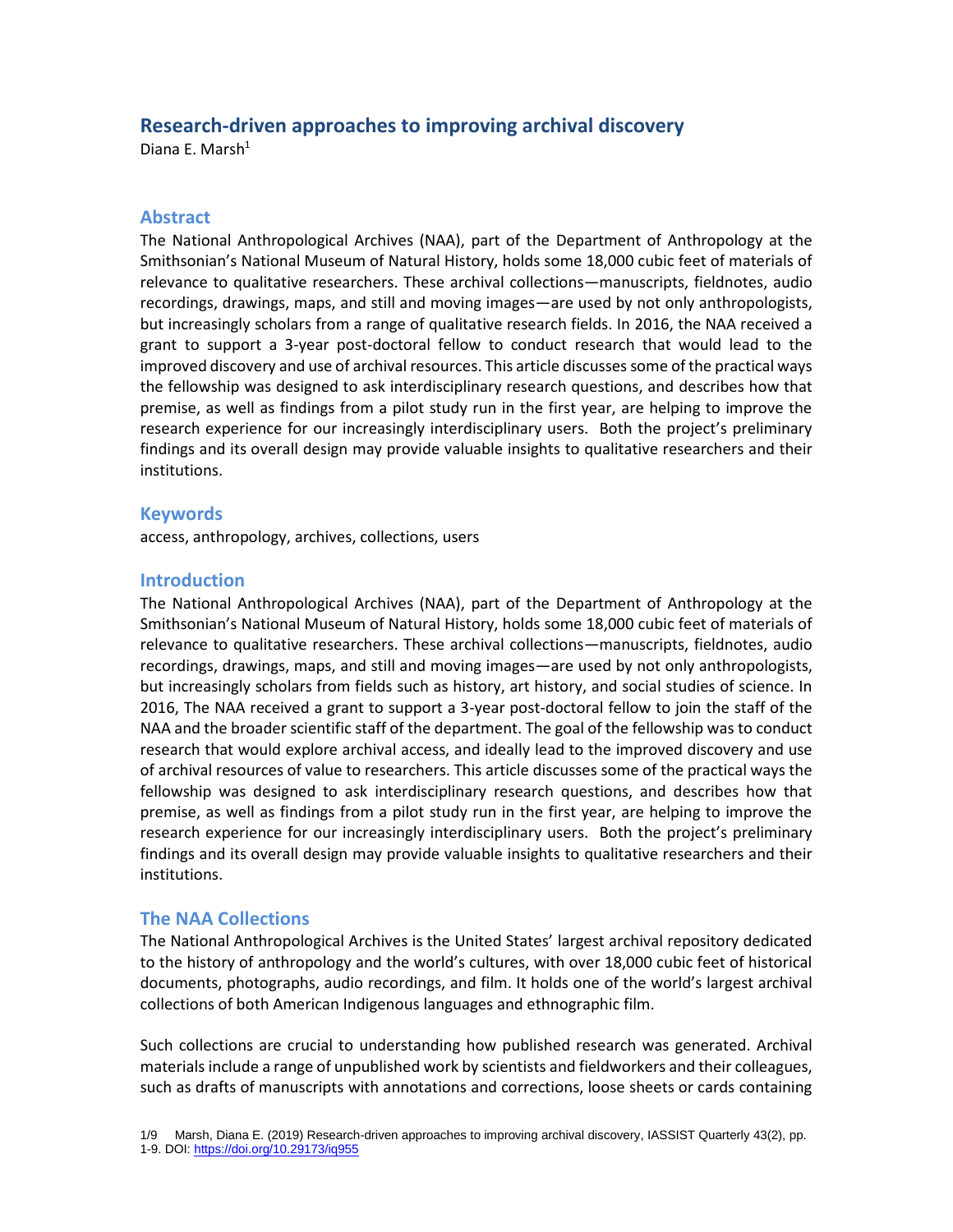raw linguistic documentation, notes containing free-form thoughts and observations, or letters illustrating scholarly relationships and networks. Such archival documents provide the full context in which knowledge was obtained, synthesized, and produced.

As I have written about elsewhere, it was clear through the range of publications generated from NAA's archival materials that these collections are increasingly being used by a diverse range of qualitative researchers(Marsh 2018). Raw research materials, such as fieldnotes, personal diaries, correspondence, annotated maps, photographs, sound recording, and video, are now being used not only by anthropologists, but linguists (Davis 2010), environmentalists (Anderson 2005) and ecological historians (Loring & Spiess 2007), immigration scholars (Schmidt, Seguchi, & Thompson 2011), apparel scholars (Marks 2014), the historians of science (Hinsley 1994; Rich 2012), musicologists (Troutman 2013), and ethnomusicologists (Moon 2010), English literature scholars (Applegarth 2014), and art historians (Naeem 2018).

Non-academic researchers, such as artists, documentary filmmakers, exhibit designers, journalists, and even children's book authors are also researching these collections for a range of uses with much wider public exposure. Native and Indigenous community members are also researching their own histories, languages, and cultures in these collections, especially in service of language revitalization programs.<sup>2</sup> Yet, little had been done to analyze this apparent shift.

Furthermore, it was known anecdotally that these collections were not reaching the broadest possible range of researchers because of barriers to their access both in-person and online.

## **Research Questions**

This postdoctoral NSF project was therefore driven by three premises: 1) that despite the importance of NAA archival collections and their increased digital presence, usage remains below the immense potential that the collections hold; 2) a general institutional desire to see NAA collections have more scholarly centrality and citation, as well as overall circulation and secondary use; 3) the hypothesis that collections discovery and access are hindered by current descriptive practices, discoverability tools, and interfaces.

Preliminary research questions included:

- 1. How can the NAA make its collections more discoverable, accessible, usable to researchers?
- 2. What difficulties are encountered by anthropological researchers and source communities in seeking information in the archives?
- 3. What attitudes or understandings about archival research are held by anthropologists and other researchers?
- 4. How can archivists more effectively involve anthropologists and source communities in the archival processes of collection representation?
- 5. How can archival descriptive practices better represent elements of the collection to increase discoverability by anthropological researchers?
- 6. How can "traditional" archives such as the NAA better engage with emerging digital data repositories such as the Digital Archaeological Record (tDAR), the Archive of Indigenous Languages of Latin America (AILLA), the Open Language Archives Community (OLAC),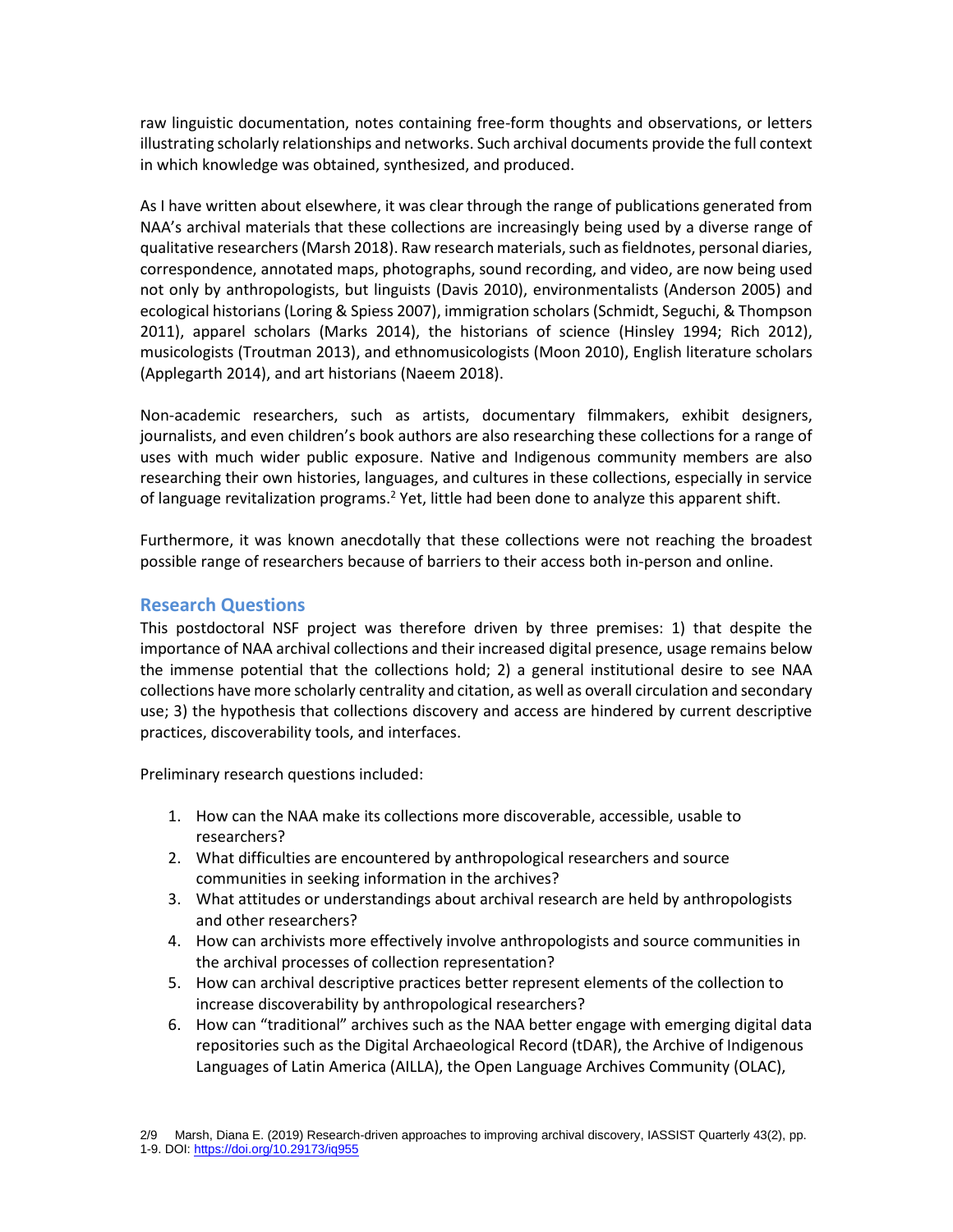and the Digital Endangered Languages and Musics Archives Netork (DELAMAN), and how can we best develop shared understandings of "archives," and "digital data"?

My research sought to establish a better understanding of both archival repository and user needs to improve researcher success in the discovery of archival sources. In addition, a core goal of the fellowship was to fill a gap in professional training between archival studies and anthropology. Organizationally, the NAA (including the Human Studies Film Archives) sits within the Collections program of the Department of Anthropology, within the National Museum of Natural History at the Smithsonian Institution. Being embedded within an anthropology department (staffed with experts in anthropological research) as well as within an archive (staffed with experts in archival science and practice) was key to bridging this gap. The fellowship was designed to meld hands-on work in the NAA with research by joining the NAA staff, and work on an ongoing collections assessment to learn the collections.

Because my background is primarily in anthropology, I spent a good deal of time in the first year of the fellowship reading archival science basics and learning how to help with the NAA's daily work, especially in reference. I also assisted our contract archivist, Gabriela Sanchez, with the NAA's current comprehensive collections assessment. My task was to assess the "intellectual value" of collections based on documentation quality (based on the types of materials and their uniqueness), researcher interest (based on topical focus and past use), and local importance (based on relationships to other collections or inherent institutional value to the NAA). In total, we assessed over 300 collections in the first year.

Concurrently, I began an environmental scan that included a) informal interviews with NAA staff about current users, uses, discovery tools, and access issues to glean NAA staff understandings of the grant's research questions; b) compiling a project bibliography on archival users, access, discoverability and other relevant readings, and c) reviewing previously produced institutional reports and studies relevant to the current project.

#### **Environmental Scan & Assessment Findings**

My literature review made clear that this project has novelty due to its disciplinary emphasis on anthropological and Indigenous collections and its implementation component.<sup>3</sup> In particular, few user studies have the benefit of being undertaken at a repository, rather than by university-based researchers, or of a three-year timeline in which findings can be implemented and reflected upon.<sup>4</sup> It is not so much that, as Elizabeth Yakel (2004, p. 65) noted over a decade ago, "user evaluation has rarely been mentioned as an integral aspect of implementation," but rather that most studies lack the longitudinal timeline and internal institutional support to directly apply evaluation findings to practical change.

Findings from year one of our assessment revealed that NAA collections have major intellectual access barriers. Of 314 assessed collections, 253 (81%) do have at least a collection-level catalog (MARC) record (e.g. [the Beatrice Medicine papers\)](http://collections.si.edu/search/detail/edanmdm:siris_arc_272739?q=beatrice+medicine&record=2&hlterm=beatrice%2Bmedicine). However, only 25% have a more detailed finding aid online. Many of these are pdf documents. At the time of writing this piece, due to the recent redesign of the NMNH's website, many of those pdf finding aids are no longer findable online, and it will take staff time to get them back up. Only 15% of the 314 assessed have a fully keyword searchable, EAD finding aid (in ArchivesSpace) that comes up in all Smithsonian search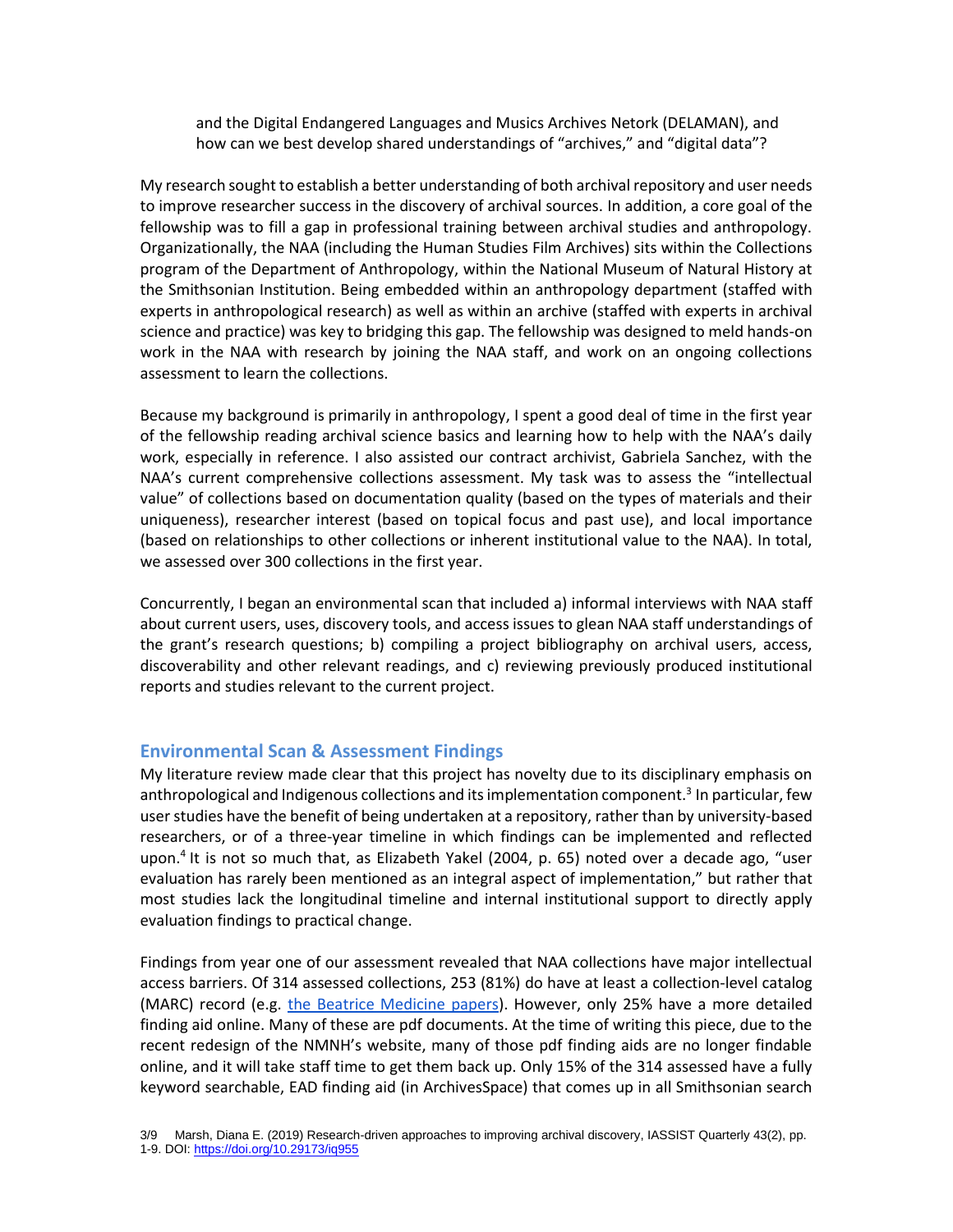platforms (and therefore has been guaranteed to survive the NMNH website redesign). Therefore, on a scale from 1 to 5, where 5 is highest, only 15% of our year one assessed collections are rated a 5 and considered highly accessible (See Figure 1).



**Figure 1. Percentage of Collections Accessible by Description Type of 314 Assessed**

Of course, the NAA is not alone in this. According to a study of their backlog, the National Archives and Records Administration reports only having 26% of its textual collections processed sufficiently to allow "researchers to easily identify records of interest." Thirty-three percent of its collections records lacked basic elements of intellectual control such as titles or dates (Bucciferro 2008). According to a 1998 study, the mean of special collections repositories' backlog is 33% (Panitch 2000).

I found that the NAA's collections also had additional major barriers to discovery due to the design of its website. Working with two Spring Break interns from the University of Michigan's iSchool, Thanhthu Nguyen and Wendi Ding, we also found that the NAA website lacks discovery functionality. From Google Analytics, NAA sites have a 50-60% exit rate (percentage of users that leave the site from a page) and a 75% drop off rate (percentage who don't click through to a next page). In other words, researchers were not aided in finding materials of relevance on our institutional website.

For qualitative researchers, this means that both at the NAA and elsewhere, many materials of relevance are almost impossible to find, or may not be available for use at all. Typically, unprocessed archival collections are not made available to researchers because they have not yet been vetted by archivists for potentially sensitive, personally identifiable, or legally complex materials. Many archival repositories have websites and interfaces that are not intuitive to researchers and require institutional knowledge to navigate. Moreover, these systems often change, so that researchers may need to learn and re-learn interfaces at institutions with relevant collections over the course of their project.

## **Pilot Study Findings**

The primary research conducted in 2017-2018 was a pilot study to better understand these NAA users and their information-seeking behaviors. The pilot study included: a) exploration,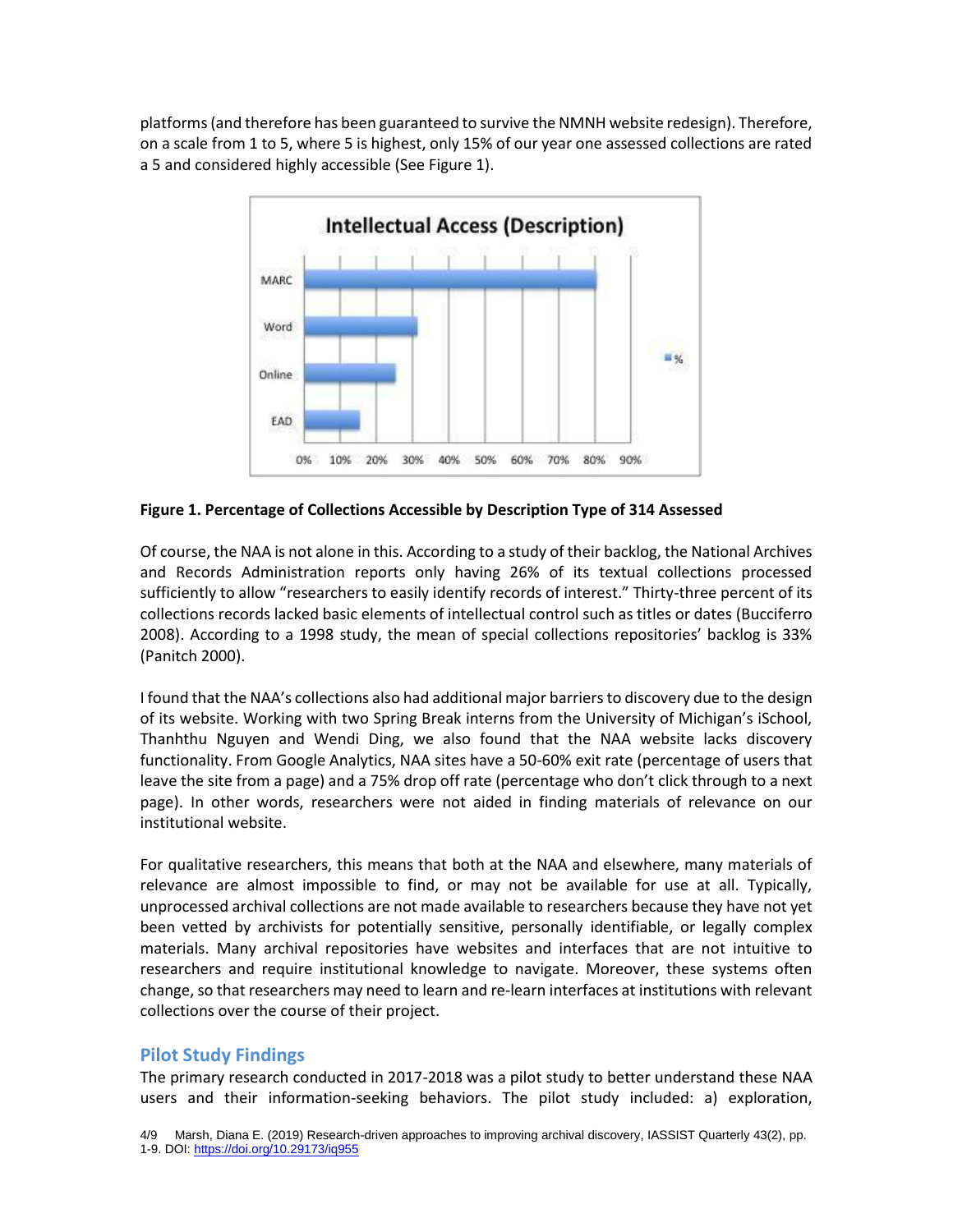preliminary coding, and analysis of available NAA FY2016 users from the NAA's remote reference log, visitor appointment database, and permissions database; b) scheduling and completion of 22 targeted 1-hour interviews and three focus group discussions with user communities identified during the existing user data analysis; and c) transcription of all recorded interviews and focus groups for coding and analysis.

An analysis of our FY2016 databases confirmed that the NAA has a highly diverse set of users (See Table 1). Native community-based researchers are now the NAA's second largest user group, and we have almost an equal number of academic (47%) and non-academic (46%) users. In addition, from central FY2017 Smithsonian data, the NAA serves users from 49 US states and territories and 33 countries around the globe. Thus, we are serving a range of qualitative researchers from across different disciplinary and professional backgrounds.

| Total Frequency of Users in Top 7 Groups FY2016 |                    |
|-------------------------------------------------|--------------------|
| <b>User Group</b>                               | Frequency (n=1004) |
| Anthropologist                                  |                    |
| Community Researcher                            |                    |
| Historian                                       | 85                 |
| Heritage Professional                           | 82                 |
| Art Historian                                   |                    |
| Filmmaker                                       | 40                 |
| <b>Other Social Scientist</b>                   |                    |

**Table 1. Frequency of Users in Top 7 Researcher Groups, FY2016**

Twenty-two participants were recruited from these top user communities. I loosely correlated the number of participants from each designated community to the number of total users from that group in 2016. In total, I interviewed: 6 anthropologists from different subdisciplines, 5 community-based researchers, 4 heritage professionals, 3 historians, 2 filmmakers, and 2 humanities scholars (one an art historian and community member). In total, these researcher interviews include 20 hours of audio .wav recording and three written responses. Sixty-four participants were invited to participate in three Smithsonian focus group discussions, with a total of 14 Smithsonian staff participants and 4 hours of .wav audio recording. All interview and FGD transcripts are transcribed and were coded using TAMSanalyzer.

Key interview findings thus far include that:

1. **Search tendencies make collections harder to find for community and non-academic users.** Pathways to NAA collections differ by user community. Academics and community researchers tended to find out about the NAA through word of mouth, either in a fellowship or directly from colleagues. All heritage professionals and filmmakers, and all who identified as photo researchers found out about the NAA through online searches. Only academics found out about the NAA through bibliographic sources. Only academic users mentioned using a Finding Aid to identify relevant collections. Many academic users search by specific anthropologists' (record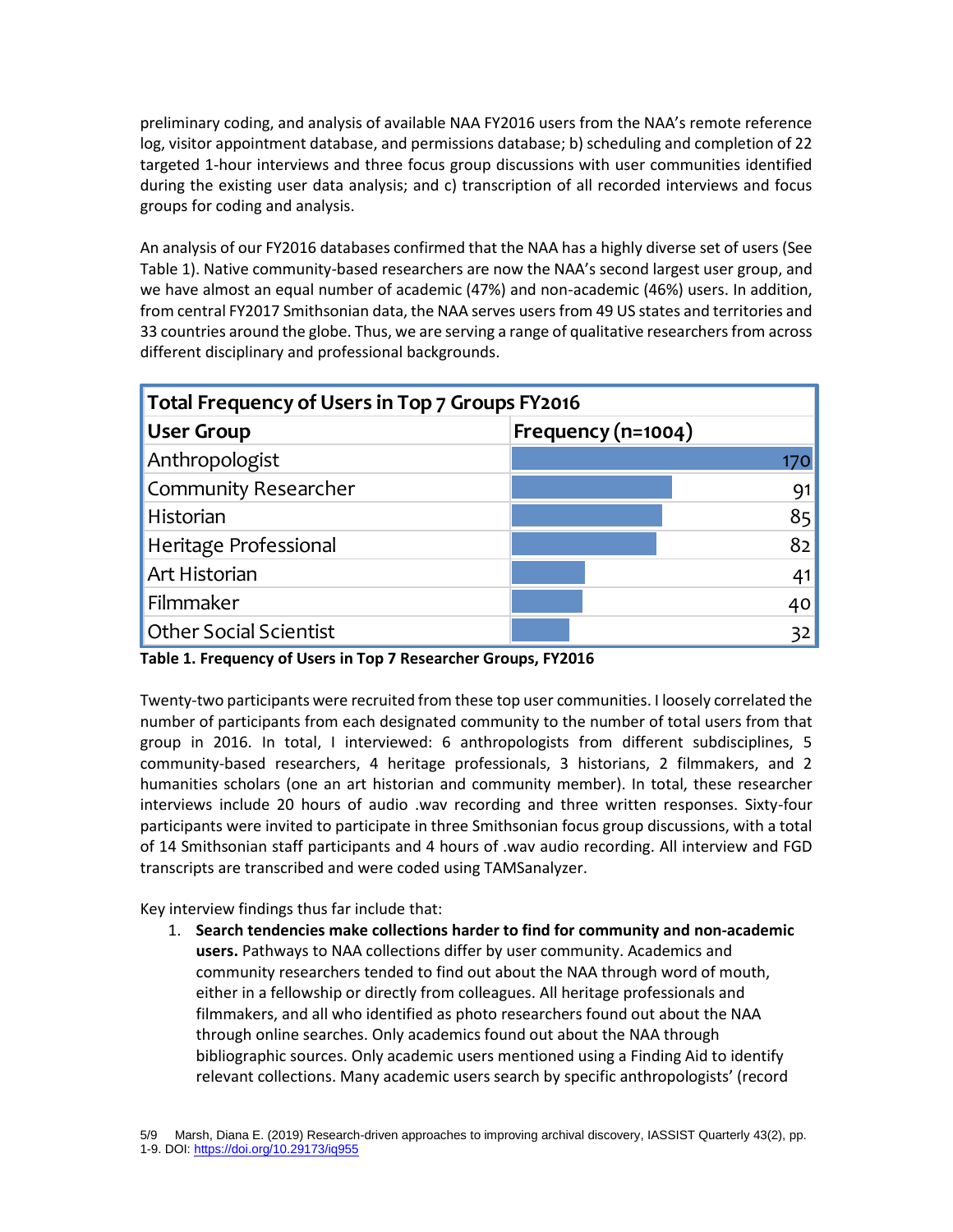creator) names or by collection; all non-academic and community-based users tend to search by cultural group name or subject.

- 2. **Researchers lack training in archives.** Very few researchers receive any training in archival research (the logistics of conducting archival research or how archives are organized), and describe learning "as they go," even if they attended graduate programs in anthropology or history.
- 3. **Current Smithsonian search platforms are not intuitive for users**, even if they know what they are looking for. Multiple entry points at Smithsonian and nested nature of NAA exacerbates this problem.
- **4. Outdated information and thin description is problematic.** Users also noted the existence of problematic and incorrect catalogue information, where community members specifically mentioned outdated, problematic, or racist terminology (and collections' description non-Native perspective) as an issue. Desire for more depth of collections description was identified by 4 academic participants and was thus a lesser factor than expected.
- 5. **User expectations are shifting**. Users expect more collections easily accessible digitally, especially through the presence of more digital surrogates online. The availability of digital surrogates and the lack of on-demand or on-site digitization were listed as *the* top barrier to collections access.
- 6. **Gaining on-site access is confusing, difficult, and cost-prohibitive**. Many interviewees mentioned difficulty in finding out how to contact the NAA, our appointment process, our security process, and the prohibitive cost and distance to visit. One community user noted that the security process evokes historical trauma. The confusing nature of the Smithsonian's organizational structure (and what collections are where) adds to the feeling of institutional impenetrability.

Research during year two of this project will include a survey with a number of professional organizations such as the American Anthropological Association, the Association of Tribal Archives, Libraries, and Museums, Native American, the National Association of Tribal Preservation Officers, and the Native American and Indigenous Studies Association.

### **Implementation of Improvements**

Instigated by this research, we have begun to make a number of practical improvements, however small. As part of the NMNH's [website redesign,](https://naturalhistory.si.edu/research/anthropology) ongoing during the first year of my fellowship, we worked with other anthropology department staff on the development of a new appointment [form](https://naturalhistory.si.edu/research/anthropology/collections-and-archives-access/anthropology-collections-appointment-request) that will allow on-site researchers to self-identify their research interests and disciplinary background or subject expertise. This will allow us to more accurately track our users and their backgrounds, and how their interests are changing through time.

We are also partnering on broader initiatives. In May, I assisted with a joint University of Maryland-NAA workshop aiming to understand the impacts of digitized ethnographic archives. The workshop, run by UMD Assistant Professor Ricardo Punzalan, brought together for 30 community-based users of the John Peabody Harrington papers. We are also collaborating with the Washington State University Center for Digital Humanities' Mukurtu Shared project (a webbased version of the [Mukurtu CMS\)](http://mukurtu.org/). This project brought two researchers (Mukurtu fellows) to the NAA for four months to identify collections of interest to partner Native community partners, which will be brought into the Mukurtu Shared system for community comment and the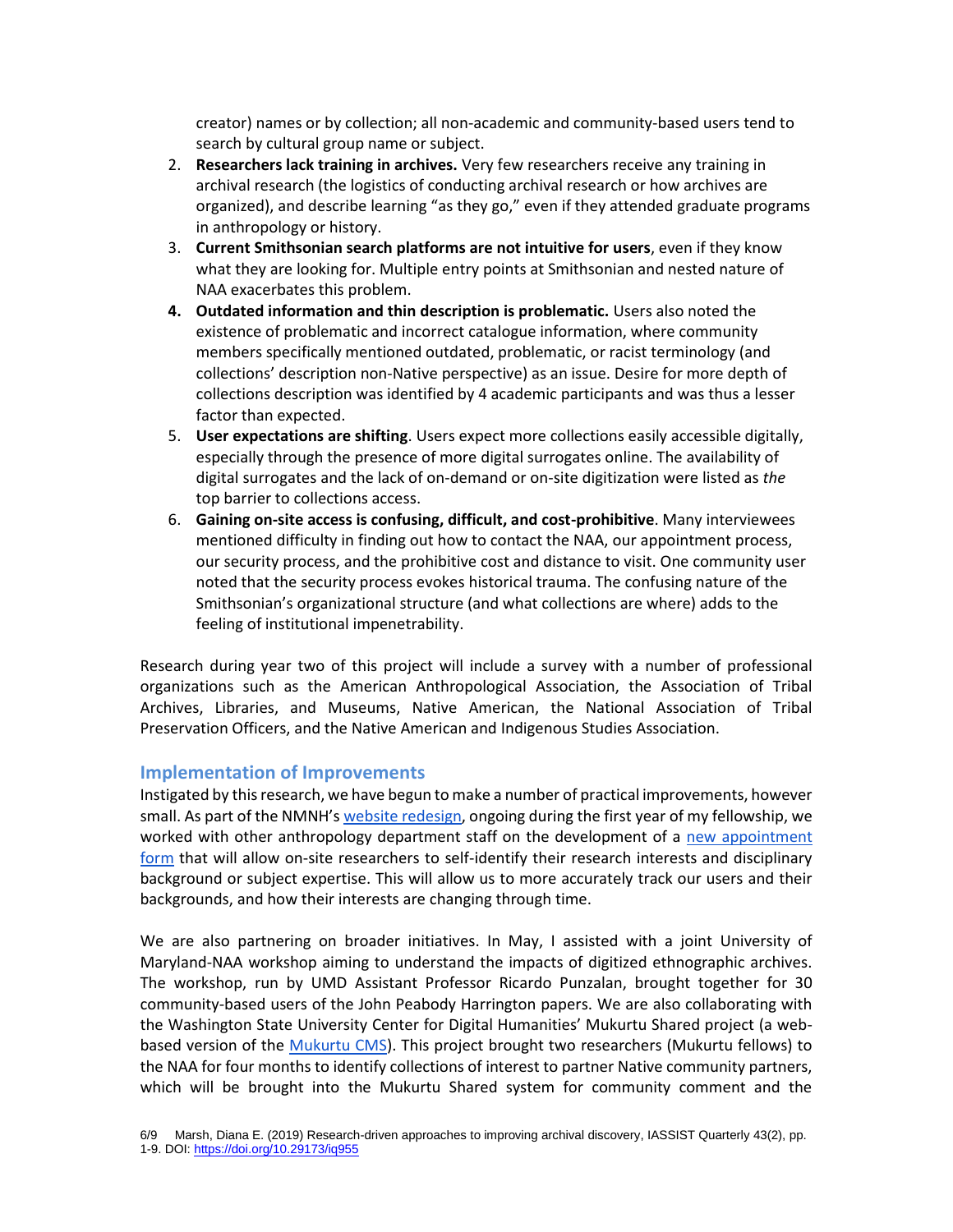development of 'copyright'/access protocols. Additionally, Ricardo Punzalan and I are working together to revitalize the [Council on the Preservation of Anthropological Records](http://copar.umd.edu/) (formerly at [http://copar.org/\)](http://copar.org/) of which the NAA has historically been an active part, which will provide researchers with a resource for connecting to anthropological records and resources across the globe.

Thus far, we have applied for two grants to process and selectively digitize collections of high potential interest to users. We are working to initiate more cross-Smithsonian collaborations to showcase NAA collections through initiatives such as Smithsonian's [Transcription Center,](https://transcription.si.edu/) which will allow online volunteers to transcribe, and thereby make keyword searchable, our digitized collections.

Most recently, to address the lack of training in archives for many graduate-educated researchers, Gina Rappaport, NAA Photo Archivist, and I collaborated with Alessandro Pezzati at the Penn Museum Archives and Guha Shankar at the Library of Congress American Folklife Center to run an Archives 101 Workshop at the November 2018 American Anthropological Association Meetings. The workshop leaders were all from repositories with significant anthropological holdings. The workshop aimed to "demystify" archival repositories and jargon, and to provide an orientation to conducting research in archives. We introduced the general principles that govern archival organization and descriptive practices, described the types of records that are found in archival repositories and how they can be used, and helped our participants determine strategies for locating materials of interest to them in archival repositories, especially by searching online catalogs and finding aids. We gave participants time to search for archival materials relevant to their own research interests. We had 25 participants attend and received highly positive feedback. We think this is a model that can be replicated at a wide range of conferences for qualitative researchers. It might also be possible to create online videos, modules, or tutorials to train researchers in archival principles to help a wide range of researchers better intuit how to search for potential collections of relevance.

## **Conclusion**

Archival collections are a primary research site for many qualitative researchers, and that interest is growing. Yet, it is clear that archival collections like those at the NAA are not easily accessible for remote research. As a result, many researchers may not be aware of collections of direct relevance to their projects. It is often through professional networks, fellowships, and in-person research that users may find out about collections without full descriptions online.

This project's interviews illustrated that many qualitative researchers would benefit from training in archival principles and practices. Most researchers, without knowing how archives are processed, described, and made accessible by archivists, lack the knowledge of collections' provenance to intuit where collections of relevance may be held in an archives.

Other repositories may find it useful to carry out similar projects, interviews, or interdisciplinary fellowships at their institutions. Our initial NSF grant proposal aimed to develop new anthropological leadership attuned to the needs and practices of both anthropologists and archivists. Applied fellowships of this kind help to bridge disciplinary gaps and to realign archival and disciplinary expectations and can encourage the broader use of archival collections as sites for knowledge production and to demonstrate the continued value of archival data for us all.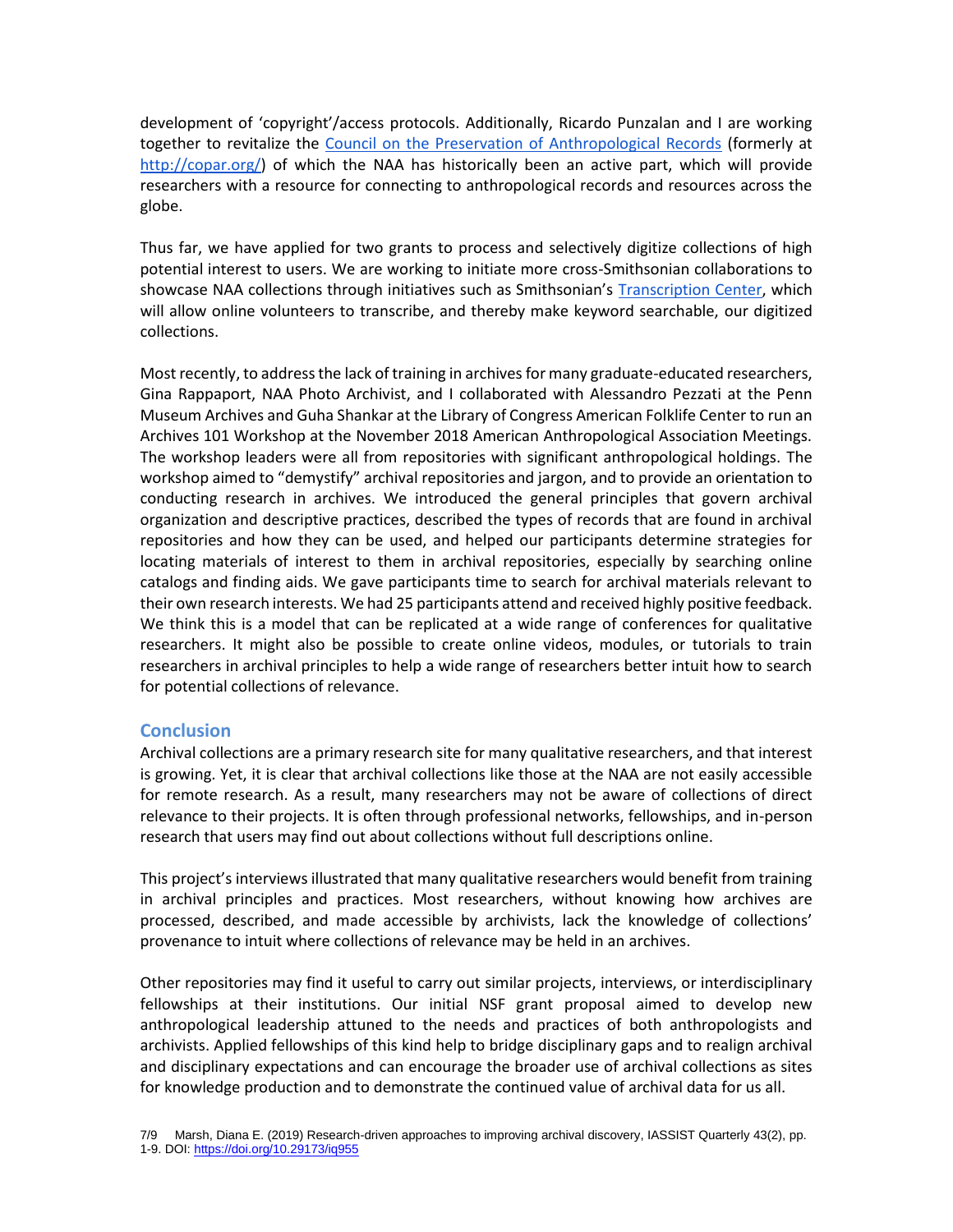### References

Anderson, K. (2005), *Tending the Wild: Native American Knowledge and the Management of California's Natural Resources*, University of California Press, Berkeley, CA.

Applegarth, R. (2014), *Rhetoric in American Anthropology: Gender, Genre, and Science*, University of Pittsburgh Press, Pittsburgh, PA.

Bucciferro, A. (2008), "Attacking the Backlog: NARA Archivists Mobilize to Make Unprocessed Records Available to the Public", *Prologue Magazine,* vol. 40 no. 2, pp. 46-51.

Davis, J.E. (2010), *Hand talk: Sign language among American Indian nations,* Cambridge University Press, Cambridge, UK.

Hinsley, C. (1994), *The Smithsonian and the American Indian: Making a Moral Anthropology in Victorian America,* Smithsonian Institution Press, Washington D.C.

Loring, S. & Spiess, A. (2007), "Further documentation supporting the former existence of grizzly bears (Ursus arctos) in northern Quebec-Labrador", *Arctic*, vol. 60 no. 1, pp. 7-16.

Marks, D. (2014), "The Kuna Mola", *Dress*, vol. 40 no. 1, pp. 17-30.

Marsh, D.E. (2018), "Toward Inclusive Museum Archives: User Research at the Smithsonian's National Anthropological Archives", In Yun Shun Susie Chung, Anna Leshchenko, & Bruno Brulon Soares (eds.), *Defining the Museum of the 21st Century: Evolving Multiculturalism in Museums in the United States* (pp. 129-142), ICOM/ICOFOM, Paris.

Moon, K. R. (2010), "The Quest for Music's Origin at the St. Louis World's Fair: Frances Densmore and the Racialization of Music", *American Music*, vol. 28 no. 2, pp. 191-210, doi:10.5406/americanmusic.28.2.0191.

Naeem, A., Knipe, P., Nemerov, A., Shaw, G. D., & Verplanck, A. (2018), *Black Out: Silhouettes Then and Now*, Princeton University Press, Princeton, NJ.

Panitch, J. M. (2000), *Special Collections in ARL Libraries: Results of the 1998 survey sponsored by the ARL Research Collections Committee*, Association of Research Libraries, Washington, DC.

Rich, J. (2012), *Missing Links: The African and American Worlds of R.L. Garner, Primate Collector*, University of Georgia Press, Athens, GA.

Schmidt, R.W., Seguchi, N., & Thompson, J.L. (2011), "Chinese immigrant population history in North America based on craniometric diversity", *Anthropological Science,* vol. 119 no. 1, pp. 9- 19.

<sup>8/9</sup> Marsh, Diana E. (2019) Research-driven approaches to improving archival discovery, IASSIST Quarterly 43(2), pp. 1-9. DOI[: https://doi.org/10.29173/iq955](https://doi.org/10.29173/iq955)